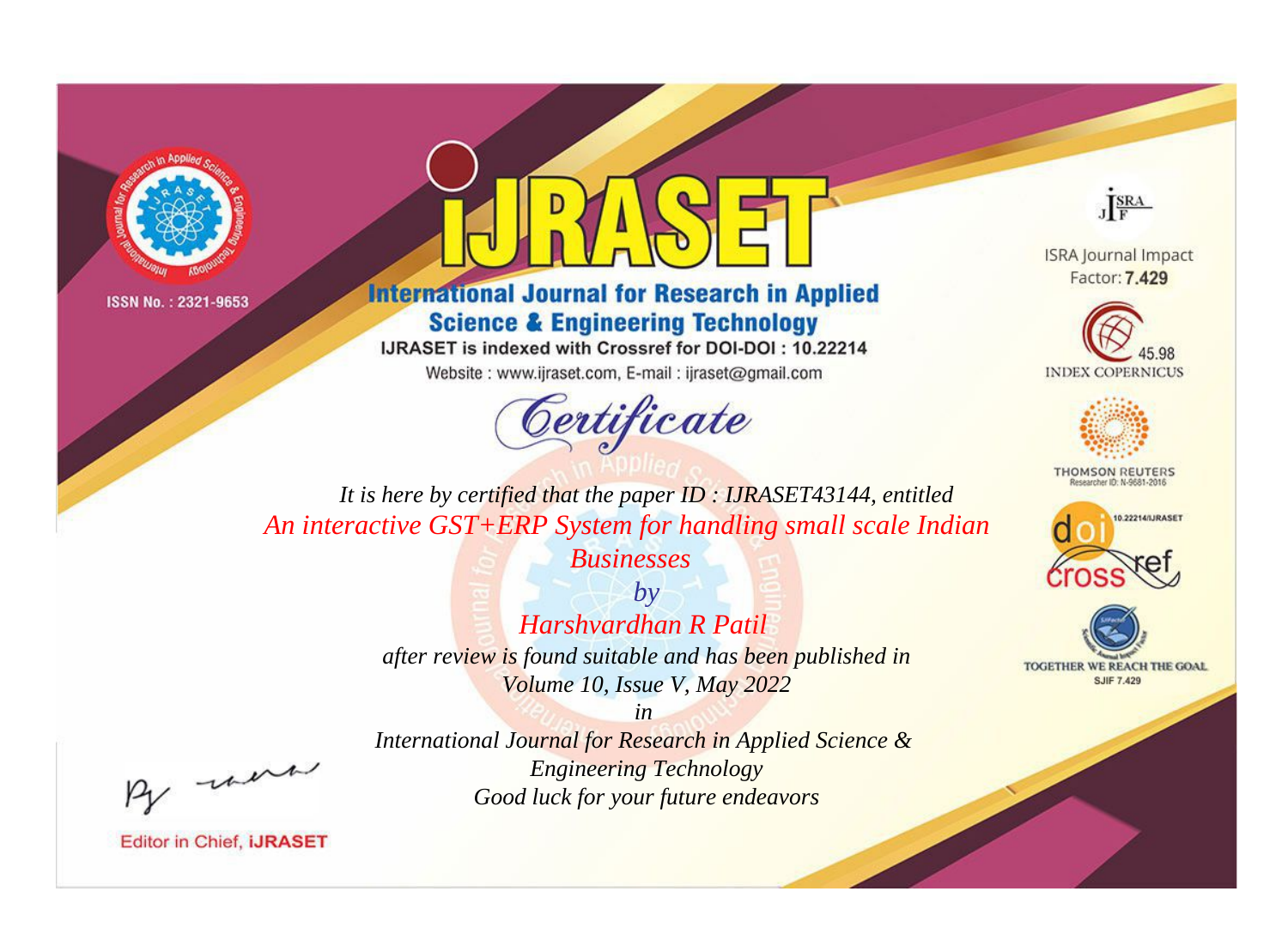



**International Journal for Research in Applied Science & Engineering Technology** 

IJRASET is indexed with Crossref for DOI-DOI: 10.22214

Website: www.ijraset.com, E-mail: ijraset@gmail.com





**ISRA Journal Impact** Factor: 7.429





**THOMSON REUTERS** 



TOGETHER WE REACH THE GOAL **SJIF 7.429** 

*It is here by certified that the paper ID : IJRASET43144, entitled An interactive GST+ERP System for handling small scale Indian* 

*Businesses*

*by Nikhil S Madhekar after review is found suitable and has been published in Volume 10, Issue V, May 2022*

, un

*International Journal for Research in Applied Science & Engineering Technology Good luck for your future endeavors*

*in*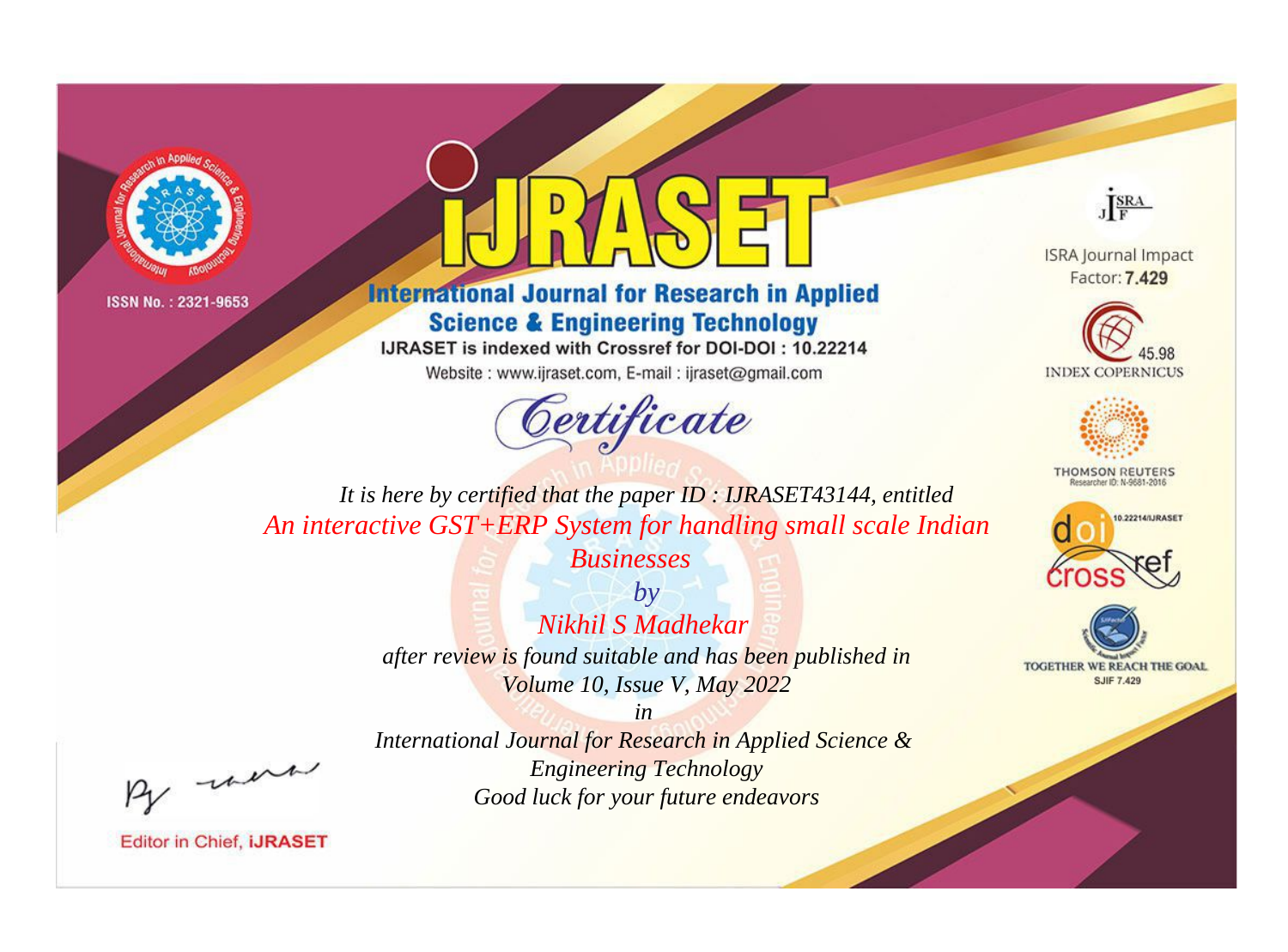



**International Journal for Research in Applied Science & Engineering Technology** 

IJRASET is indexed with Crossref for DOI-DOI: 10.22214

Website: www.ijraset.com, E-mail: ijraset@gmail.com





**ISRA Journal Impact** Factor: 7.429





**THOMSON REUTERS** 



TOGETHER WE REACH THE GOAL **SJIF 7.429** 

*It is here by certified that the paper ID : IJRASET43144, entitled An interactive GST+ERP System for handling small scale Indian* 

*Businesses*

*by Sourabh R Kotgire after review is found suitable and has been published in Volume 10, Issue V, May 2022*

, un

*International Journal for Research in Applied Science & Engineering Technology Good luck for your future endeavors*

*in*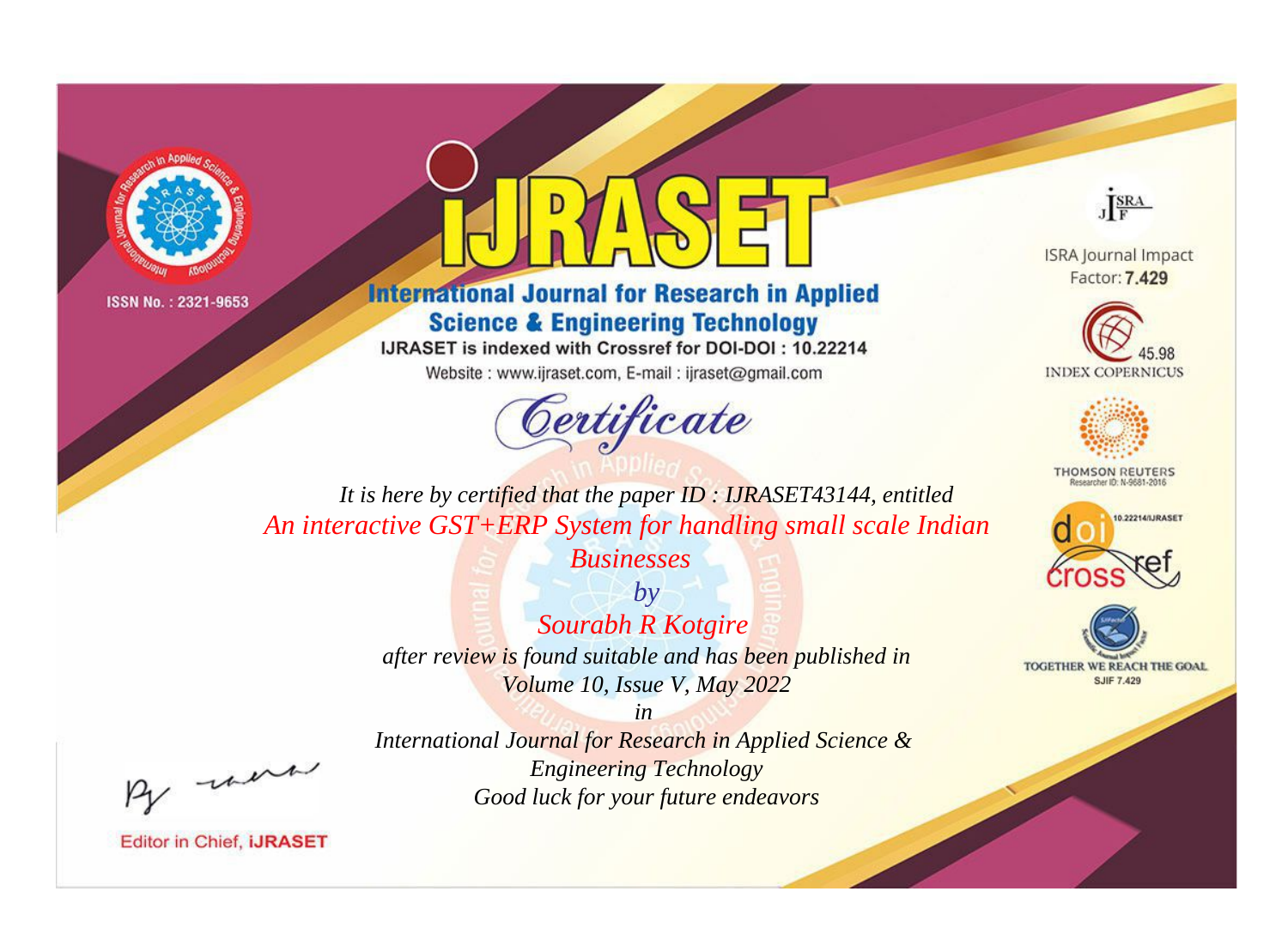



**International Journal for Research in Applied Science & Engineering Technology** 

IJRASET is indexed with Crossref for DOI-DOI: 10.22214

Website: www.ijraset.com, E-mail: ijraset@gmail.com





**ISRA Journal Impact** Factor: 7.429





**THOMSON REUTERS** 



TOGETHER WE REACH THE GOAL **SJIF 7.429** 

*It is here by certified that the paper ID : IJRASET43144, entitled An interactive GST+ERP System for handling small scale Indian* 

> *Businesses by*

*Priyanka N Shelke after review is found suitable and has been published in Volume 10, Issue V, May 2022*

*in* 

, un

*International Journal for Research in Applied Science & Engineering Technology Good luck for your future endeavors*